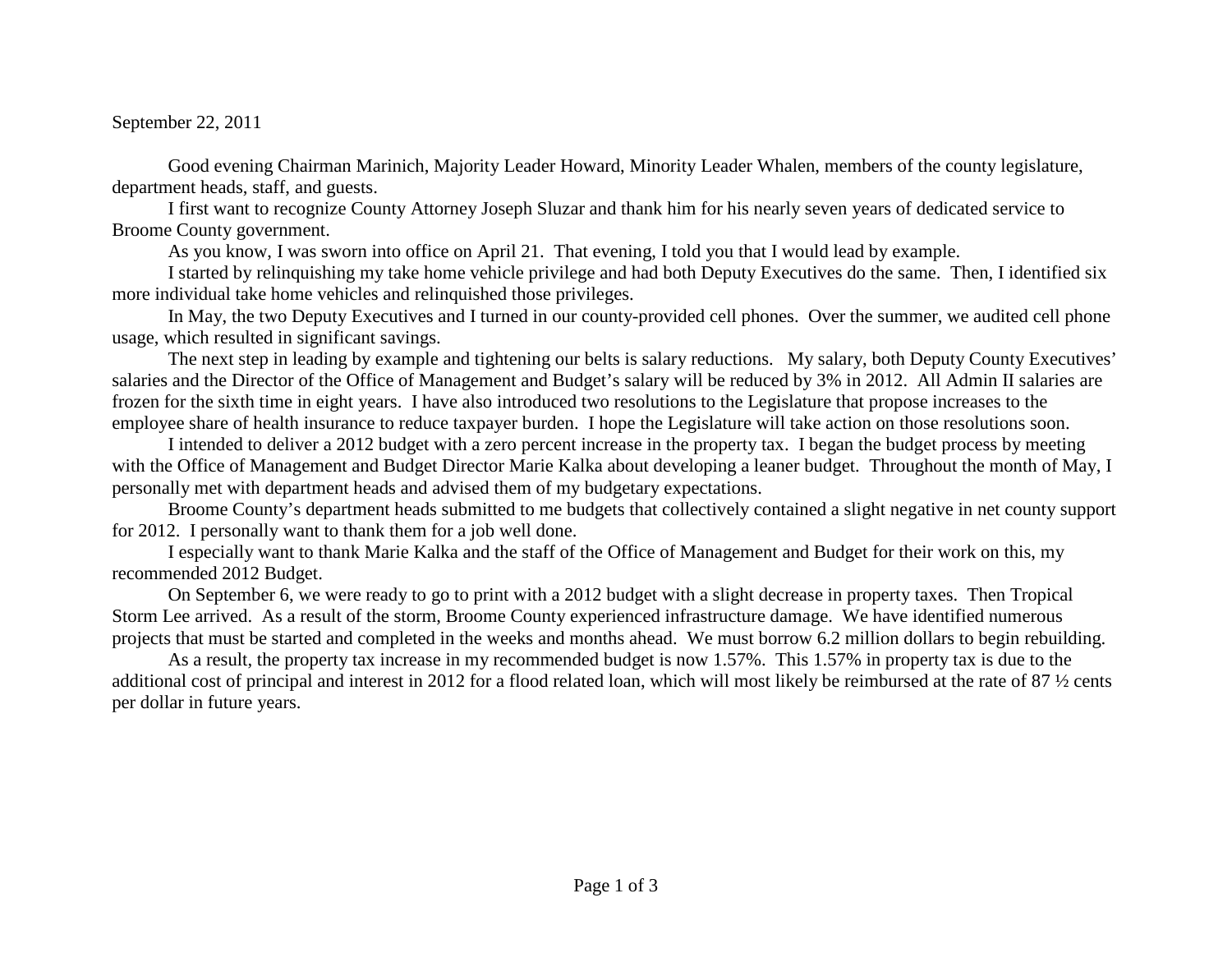## **Budget Highlights**

My 2012 budget contains

Property tax  $levy = $68,985,964$ .

• This amounts to approximately \$10.40 to the average taxpayer with a home assessed at \$80,000

Total Appropriations = \$360.6 million

This includes:

- A Medicaid increase \$700,000
- Retirement costs went up \$1.7M
- All contract agencies are reduced by 3%

Total Revenue  $= $288.1M$ 

Projected revenue includes:

- Sales tax revenue of \$77.8M. Sales tax continues to improve. YTD growth is at 12%
- The District Attorney has a new revenue stream of \$200K for traffic diversion fees
- An increase of \$250K from sale of tax acquired property
- Charge back to municipalities of the true cost for elections which is an increase of \$192K

Staff reductions include:

- $\bullet$ Total staff FTE savings of  $$3.1M = 112$  positions eliminated or unfunded
- 72 employees took advantage of the retirement incentive
- There is a potential for 5 layoffs